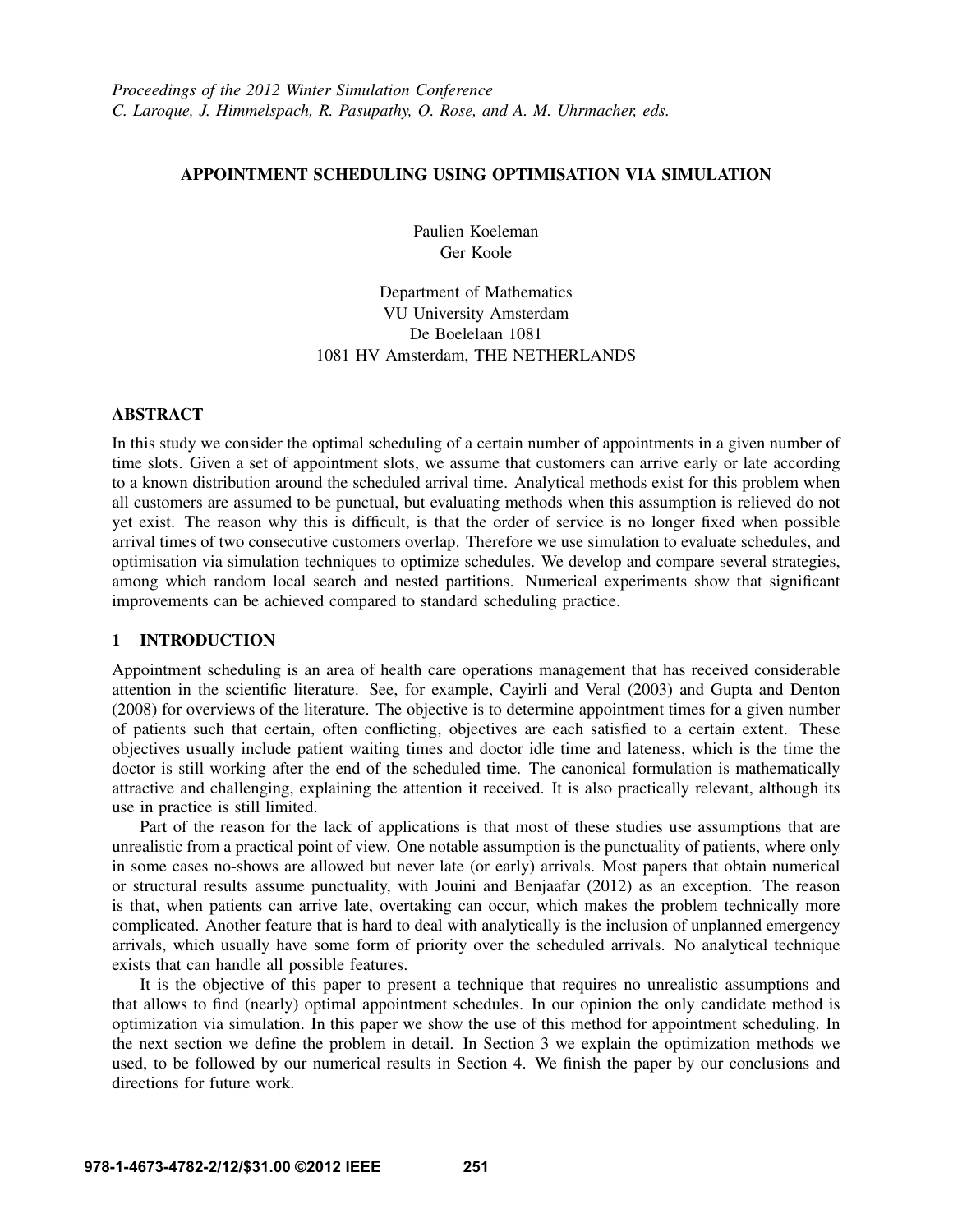#### 2 PROBLEM DESCRIPTION

The basic problem consists of finding an optimal way to schedule *N* patients into *T* slots of *d* time units each. Think of this as finding an optimal schedule for a clinical session from 9 to 12am, divided into 5-minute intervals, in which 12 patients need to be planned. Then  $N = 12$ ,  $d = 5$ , and  $T = 36$ . A schedule is denoted with  $x \in \mathbb{N}_0^T$ ,  $x \ge 0$ ,  $x^T e = N$  with *e* the unit vector and where superscript T means transposed. Thus *x<sup>i</sup>* denotes the number of appointments scheduled to arrive at the beginning of interval *i*. Note that this number can be higher than 1, as is not uncommon in the literature (Welch and Bailey 1952). The service time distribution can be completely arbitrary. The service times are assumed to be identical for all patients and independent of the scheduled appointment times and other patients' service times.

Our overall objective  $W(x)$  is a convex combination of three objectives: expected average waiting time of the patients, the expected total idle time of the doctor before the start of the last patient, and the expected time that the session exceeds the planned finish time (which is  $T d$ ). The number of possible schedules is

$$
\binom{T+N-1}{N},
$$

equal to  $5.2 \times 10^{10}$  in the example, illustrating the necessity for an efficient optimization procedure.

Because overtime/lateness and idle time are strongly related, we choose one of the two, in our situation overtime. Note that the overtime is 0 when we finish early. Thus, if *t* is the time we finish with the last patient, then the overtime is defined as  $(t - T d)^+$ . Another issue is how we deal with early and late arrivals and the possibility of overtaking which is a consequence of that. In fact, given our objective, the order does not matter, as this does not influence the average waiting time. However, we assume that the work policy is work-conserving, i.e., whenever a patient is available the doctor does not idle, even when the next scheduled patient is not there yet. Other choices are of course possible and easily implemented in our simulation.

## 3 OPTIMISATION METHOD

The problem is discrete in nature, so we will use methods suitable for discrete problems. Because the structure of the problem and the solution is not known, we will not be able to use this information in designing a good algorithm. From previous work (Koeleman and Koole 2012) we know that local search works well for the same problem when all patients are assumed to be punctual; for a specific neighborhood it is guaranteed to find the optimal schedule within a reasonable amount of time. With this knowledge, we decided to try a random search algorithm with a similar neighbourhood.

We chose local random search over global random search because from a practical viewpoint finding a good schedule in a reasonable running time, even if not optimal, is much more valuable than having guaranteed convergence to the optimal schedule. The algorithm we use works as follows: we start with a schedule chosen randomly from all possible schedules. This schedule is simulated a few times, and a next schedule is chosen randomly from a neighbourhood of that first schedule in which all schedules in the neighborhood have equal probability of being drawn. This is also simulated a few times, and then with a certain (high) probability we choose the best of the two solutions as the next one, and with small probability we choose the other one. This ensures that the algorithm improves steadily, but the small probability of choosing the less good solution gives a way out of a local optimum. In our situation 0 worked well because of the high variability of the simulation outcomes.

As neighbourhood of a schedule we choose all possible schedules made up of a shift of a patient from one interval to the one just before it compared to the current schedule, or if the patient is now scheduled at the first interval, to the last interval. Note that this is not the same neighbourhood as used in Kaandorp and Koole (2007) and Koeleman and Koole (2012), but smaller. We made this choice after some experimentation, in which we found out that the performance of all schedules in the original neighbourhood differed so much that the algorithm started to drift aimlessly. The smaller neighbourhood does not produce that behaviour.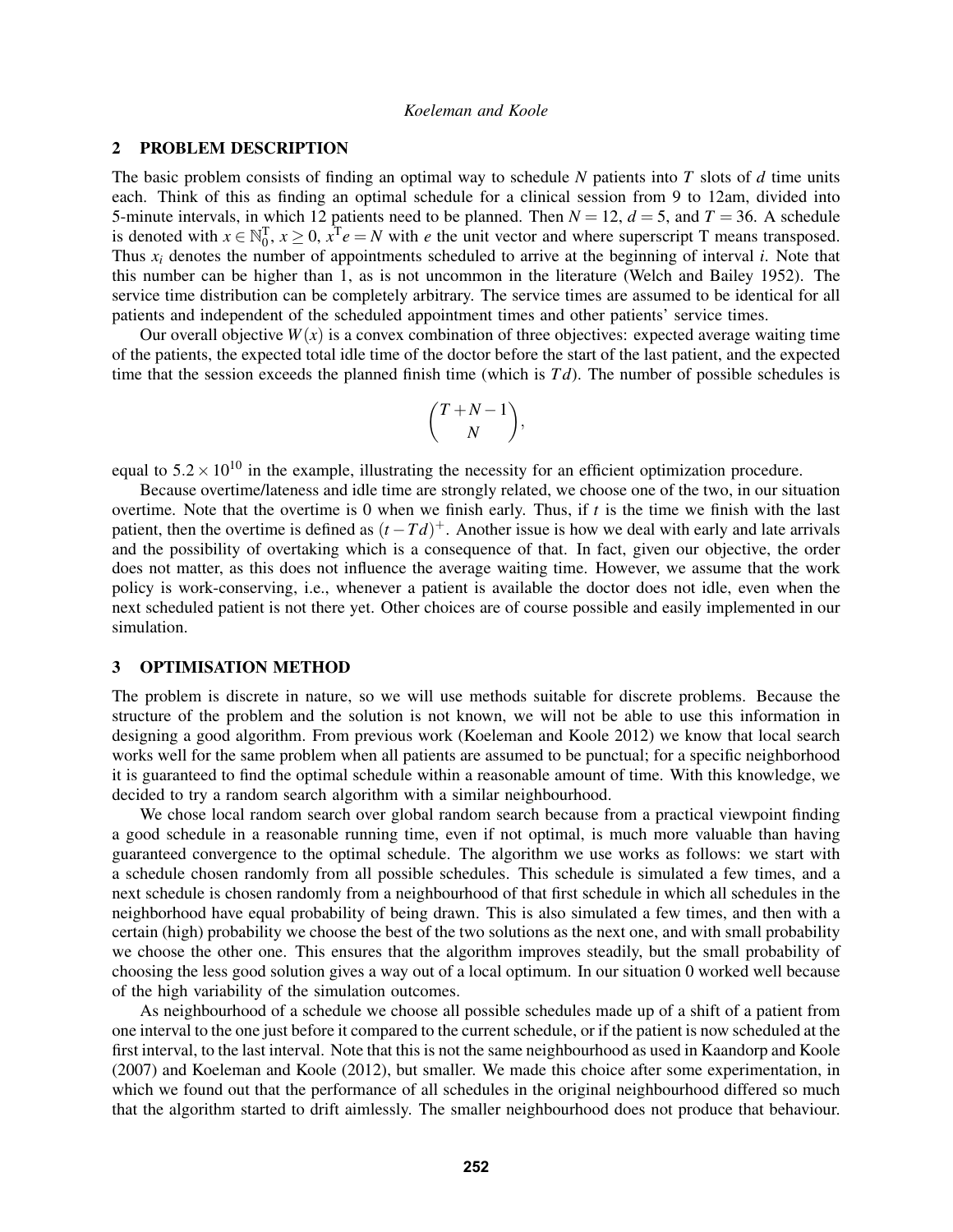Since it is still possible to reach every possible schedule from any starting point, this restriction does not give any problems.

To decide on the final solution we use all information available up to that point, as it is recommended in Andradóttir (1999). This accelerates the algorithm and leads to better results than just taking the final solution or the schedule visited most often as the outcome of the algorithm. Information about the number of times a solution is simulated and the average objective value over all simulations is needed to compute this of course, but since running time is more restrictive than memory this does not create problems. It is only necessary to keep information on schedules that have actually been visited; there is no need to save information on all possible schedules which could become problematic for real-sized problem instances. If necessary we can restrict the final outcome to only those schedules that have been simulated a minimum number of times, so as to lessen the influence of randomness in the performance evaluations. Because of the higher probability of choosing the better solution in each step of the algorithm these are probably the better solutions in any case.

This algorithm can end up in a local optimum, and it might be very hard to get out of there again if the difference in performance between this local optimum and its neighbours is large. Whether this happens or not depends of course on the randomness in the algorithm, but it can also be influenced by the choice of the starting point. We don't know the structure of the value function over the solution space, so we cannot be sure that this does not happen. This is why we choose to restart the algorithm a few times in a new solution which is again randomly chosen from all possible schedules. This gives a greater chance of finding a global optimum, or, if not, then at least a better local optimum.

#### 4 NUMERICAL EXPERIMENTS

To demonstrate the performance of the algorithm described in the last section, we performed some experiments with a small example. In this example we try to optimally schedule  $N = 3$  patients in  $T = 6$ time slots of  $d = 10$  minutes each. This combination of *T* and *N* leads to 52 possible schedules. The reason for choosing such a small example is that we can actually simulate the performance of all schedules often enough to get a reasonably certain idea of which one is the optimal schedule. Then we can compare the outcome of the optimisation algorithm to these results.

For the service time we assume an exponential distribution with a mean of 20 minutes. For the non-punctuality we assume a normal distribution around the scheduled arrival time of the patient, with a mean of 5 minutes earlier and standard deviation 5. The arrival times and service times are assumed to be independent of each other and of those of other patients. The objective function is the sum of the total waiting time with weight  $\alpha_W = 3$  and the tardiness with weight  $\alpha_T = 1$ .

First we simulated each possible schedule many times, to see which results we would like to see from the optimisation algorithm. The best schedules and their performance are shown in Table 1.

There is quite some variability in the performance of the schedules from one simulation run to another. However, we simulated often enough to obtain statistical evidence that 1-0-1-0-0-1 is indeed the optimal schedule.

Next we ran a local random search algorithm ten times. The results from the runs are given in Table 2.

The final schedules are all the same here, and indeed equal to the schedule with the best mean objective value from Table 1.

The optimal schedule in the case where all patients are punctual is 1-0-1-0-0-1, with an objective value of 35.97.

Results for larger more realistic example can be seen in Table 3, with 12 intervals, 6 appointments, and non-punctuality of on average 10 minutes early and standard deviation 5. All other parameters are the same. We see that the algorithm has more difficulty in trying to find the best solution. The most often occuring solution is 3-0-1-1-0-0-0-0-0-1-0-0.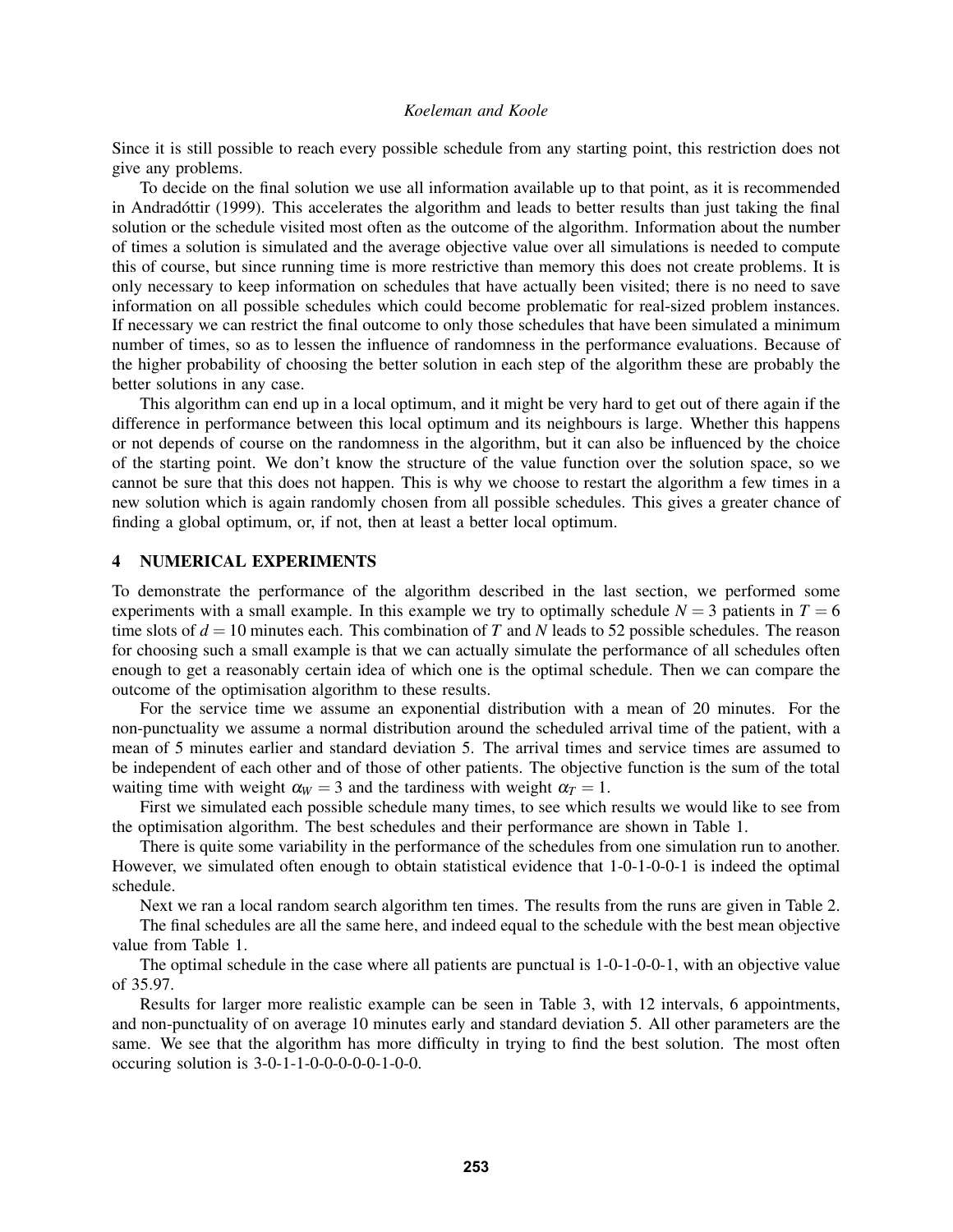Table 1: The ten best schedules with mean and standard deviation of the objective function after 100000 simulation runs.

| Schedule                | Mean           | Standard deviation |
|-------------------------|----------------|--------------------|
| $1 - 0 - 1 - 0 - 0 - 1$ | $57.4 \pm 0.3$ | 52.7               |
| $1 - 0 - 1 - 0 - 1 - 0$ | $58.3 \pm 0.4$ | 56.4               |
| $1 - 0 - 0 - 1 - 0 - 1$ | $58.5 \pm 0.3$ | 51.7               |
| $1 - 1 - 0 - 0 - 1 - 0$ | $60.6 \pm 0.4$ | 58.2               |
| $1 - 1 - 0 - 0 - 0 - 1$ | $60.9 + 0.3$   | 54.2               |
| $1 - 0 - 0 - 1 - 1 - 0$ | $61.4 + 0.4$   | 55.7               |
| $1 - 0 - 1 - 1 - 0 - 0$ | $62.5 + 0.4$   | 59.1               |
| $1 - 0 - 0 - 2 - 0 - 0$ | $63.9 \pm 0.4$ | 57.6               |
| $1 - 1 - 0 - 1 - 0 - 0$ | $64.0 \pm 0.4$ | 61.4               |
| $1 - 0 - 0 - 0 - 1 - 1$ | $64.3 \pm 0.3$ | 51.7               |

Table 2: The ten schedules and objective values resulting from ten random search runs with random starting points.

| Schedule                | Objective value |
|-------------------------|-----------------|
| $1 - 0 - 1 - 0 - 0 - 1$ | 57.6            |
| $1 - 0 - 1 - 0 - 0 - 1$ | 57.7            |
| $1 - 0 - 1 - 0 - 0 - 1$ | 57.6            |
| $1 - 0 - 1 - 0 - 0 - 1$ | 57.8            |
| $1 - 0 - 1 - 0 - 0 - 1$ | 57.6            |
| $1 - 0 - 1 - 0 - 0 - 1$ | 57.5            |
| $1 - 0 - 1 - 0 - 0 - 1$ | 57.6            |
| $1 - 0 - 1 - 0 - 0 - 1$ | 57.4            |
| $1 - 0 - 1 - 0 - 0 - 1$ | 57.4            |
| $1 - 0 - 1 - 0 - 0 - 1$ | 57.5            |

# 5 CONCLUSIONS AND FUTURE RESEARCH

We can see from the numerical results that scheduling using simulation provides better results than the analytical methods when the assumptions are not met, even when taking into account the uncertainty in the optimal solution. This may have been expected, but what we did not expect was the shorter runtimes of the simulation optimisation algorithms compared to for example the local search methods, for this small problem. Currently we are experimenting with larger, more realistically sized problems.

We think that the methods, as they stand right now, are flexible enough to be implemented in an actual outpatient clinic. There is a real need for this as good scheduling rules are almost never available to hospital personnel at the moment. A fast and easy base schedule could improve the performance in many cases without increasing any costs.

In the future we want to extend our experiments in a number of directions. We would like to include multiple types of patients, as typically occurs in outpatient clinics they make a difference between new and repeat patients. We also would like to experiment with other performance measure such as the probability that patients have to wait longer than a certain number of minutes, similar to the standard service level definition in call centers. Finally, we plan to experiment with other optimization algorithms, such as nested partitions.